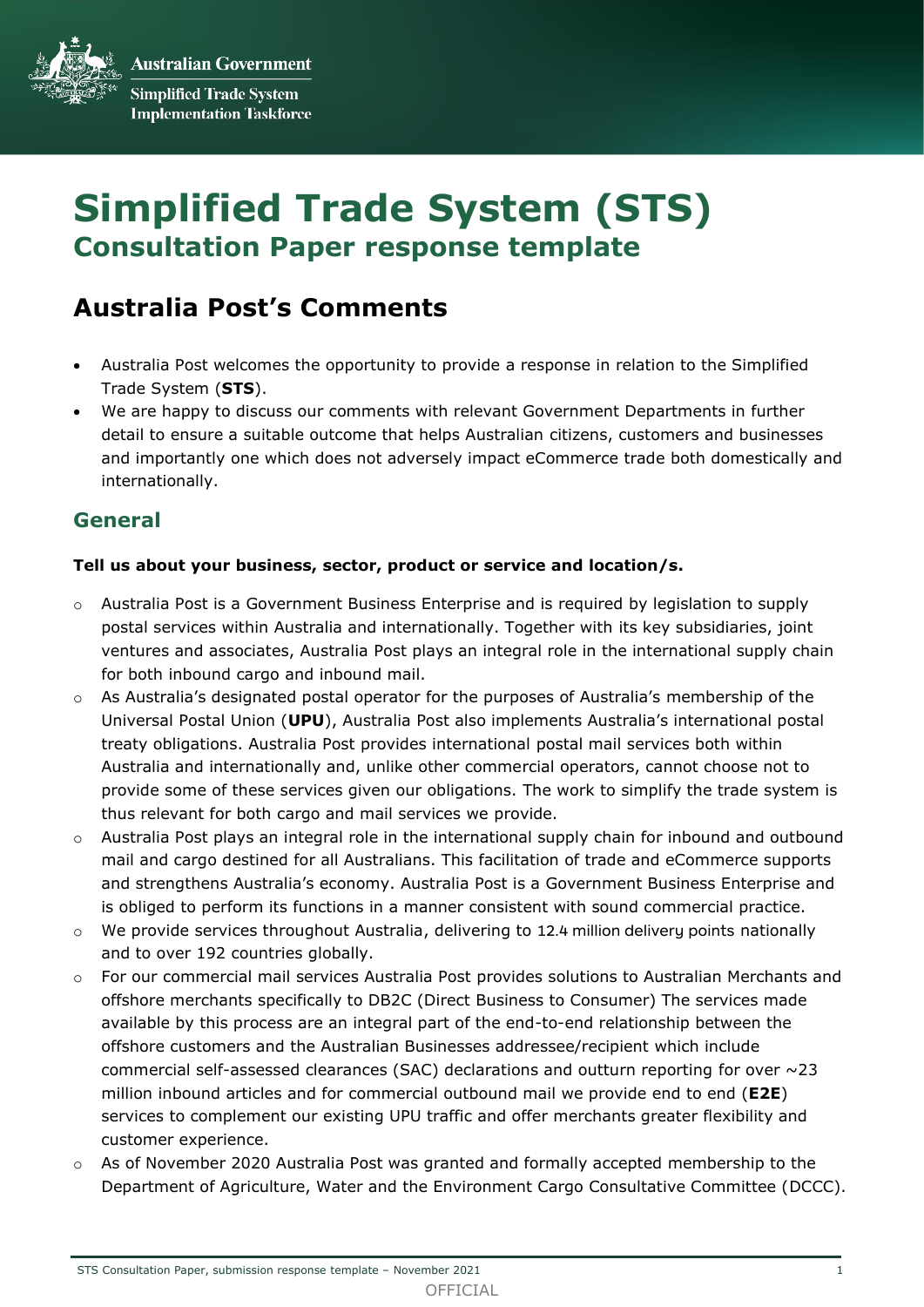

# **What is your role in the end-to-end trade environment (importer, exporter, customs broker etc)?**

 $\circ$  We provide domestic and international inbound and outbound postal mail and commercial mail services. We have spilt our comments in the submission between those relating to "postal" items and commercial items under the "Air Cargo pathway" headings, where applicable.

# **What are the major pain points for your business to get your product to, from and across the border?**

o Simplifying the process to allow for seamless clearance and delivery of inbound and outbound mail items. Further information is provided in the body of our submission below.

#### **Where and how do you believe the cross-border trade system can be simplified?**

Provided in the body of this submission. Key points:

- o We support work to modernise the trade systems to ensure Australia's competitiveness for both importers and exporters.
- o We would like to see better coordination of IT systems, greater automation, and reduced duplication across Government agencies.
- o Greater coordination between Federal and State Governments on regulatory requirements and legislation would help us deliver our services and ensure compliance.

# **What changes in the trade process have you incorporated or seen as result of the COVID-19 pandemic that would be beneficial to continue?**

 $\circ$  There are no specific changes in the trade process as a result of the COVID-19 pandemic which we believe would be beneficial to continue from Australia Post's perspective. The implementation of government restrictions, both at the Federal and state government levels, during this period imposed further cost and inefficiencies in our processes– ie: requirement to have fewer staff at facilities, social distancing rules, deep cleaning requirements and reduction of ABF staff on site and the reduction of air transport availability due to border closures, etc.

# **What have you seen in other countries' current trade processes that you think could be implemented in Australia?**

o Faster and more efficient trade systems such as those seen in New Zealand, Singapore and Canada.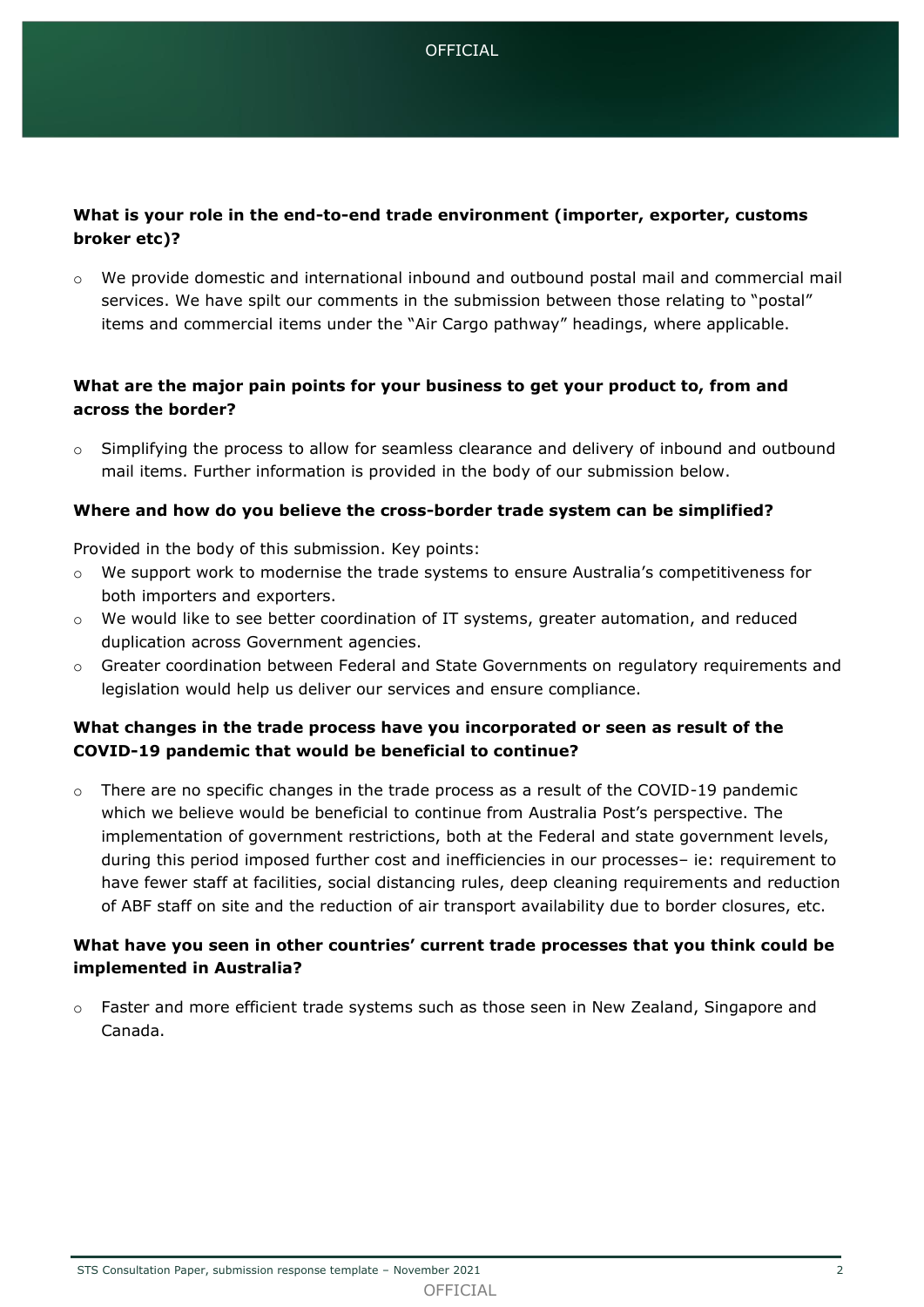# **1. Reviewing red tape**

# **Which government processes or regulations could be improved (made simpler, more integrated or less duplicative)?**

Core IT systems require some improvement with the ability to integrate between other government agencies, customer and supplier systems seamlessly. We support the use of a harmonized system to support the efficient flow of mail items.

# *Inbound Postal*

 $\circ$  The reporting of underbond movement and outturn of mail for postal inbound flows in the Import Control System 2 (**ICS2**) is not suited to actual mail movements, as mail travels on UPU documentation, not Airway Bills (**AWB**). This creates a disconnect between Australia Post and the airlines and ground handlers when it comes to reporting inbound mail movement in ICS2.

# *Air Cargo Pathway*

- $\circ$  The ICS-Integrated cargo system is outdated and requires updating for relevant changes in the global supply chain.
- $\circ$  Duplication in processes including audit, approval, data, physical and communication pathways by both Australia Border Force (**ABF**) and Department of Water, Agriculture & the Environment (**DAWE**) are currently inefficient. We would support a clear federal approach rather than a state defined process for such matter.
- $\circ$  Closer collaboration within the Department of Home Affairs in relation to visibility and communications across the board would also be supported.
- o Having a clear ability to utilize current ABF and other Government Department infrastructure to assist with defining mail and cargo would be useful.

# **Which government requirements take the most time to meet and what impact does that have on your business?**

#### *Postal*

 $\circ$  IT systems to capture customs information can be cumbersome, particularly with changes in internal government policy. The recent changes to the European Union (**EU**) VAT laws required information to be transmitted in a certain way. We require systems support and time to ensure we are able to implement on time otherwise customer items are returned to sender. We would support work on a harmonized customs system worldwide, with the Australian Border Agencies leveraging existing World Customs Organisation (**WCO**) -UPU frameworks.

#### *Air-cargo pathway*

 $\circ$  The documentary processes and physical operational requirements to meet current legislation requires additional full-time employees (**FTE**) to manage and fulfil these requirements. This is costly and cumbersome for our business and the government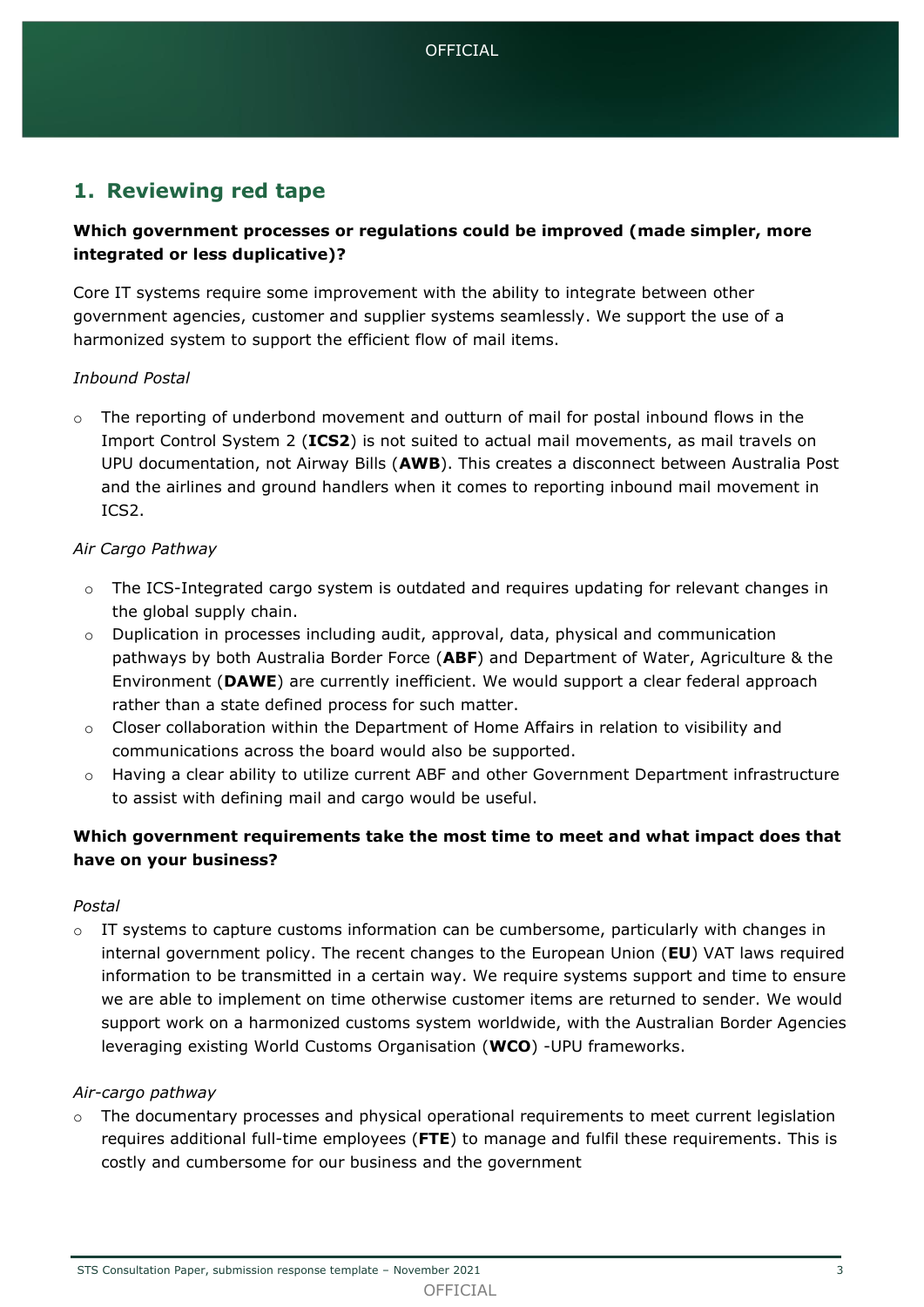**If available, please provide data on the time taken to complete these processes/regulations, and/or the costs to your business.** 

o Further information can be provided on request.

# **2. Digital transformation**

**What tools/systems are you using to move goods across (Australia's?) borders? Do you use the systems of brokers or other third-party service providers to facilitate trade activity? If you use brokers or other third-party services, why?**

#### *Postal*

 $\circ$  Inbound postal items held for duty clearance are currently left to the recipient to organise payment and provision of the required information.

#### *Air cargo Pathway Import and Export*

- $\circ$  We utilize a combination of both internal and third-party software integrated to ICS for all data transmission to relevant Government Departments to meet our legislative requirements.
- $\circ$  We use a 3<sup>rd</sup> party customs broker to undertake formal clearance due to the cost of bringing this inhouse.

# **Which part/s of your trade processes are still using paper and/or scanned documents and attachments to emails?**

#### *Postal*

 $\circ$  The notification by the Border Agencies that a postal item has been cleared and can be released to the Australia Post network for delivery is a very manual process and would benefit from being automated.

#### *Air cargo Pathway*

o Currently all communication with ABF and the other Government departments including documentary submissions must be over email as they do not have any other mode of integration available, such as secure file transfer protocol (**SFTP**). This is a very outdated, slow and inefficient integration capability.

# **How old is your current technology? What is your future technology roadmap, and what is the timeframe?**

#### *Inbound Postal*

 $\circ$  Work on a roadmap for inbound mail is being developed as part of the New International Mail Operating Model (NIMOM) program of work. We hope that this work will incorporate changes which support the efficient import and exports of mail items. Shared infrastructure is a key component of this programme.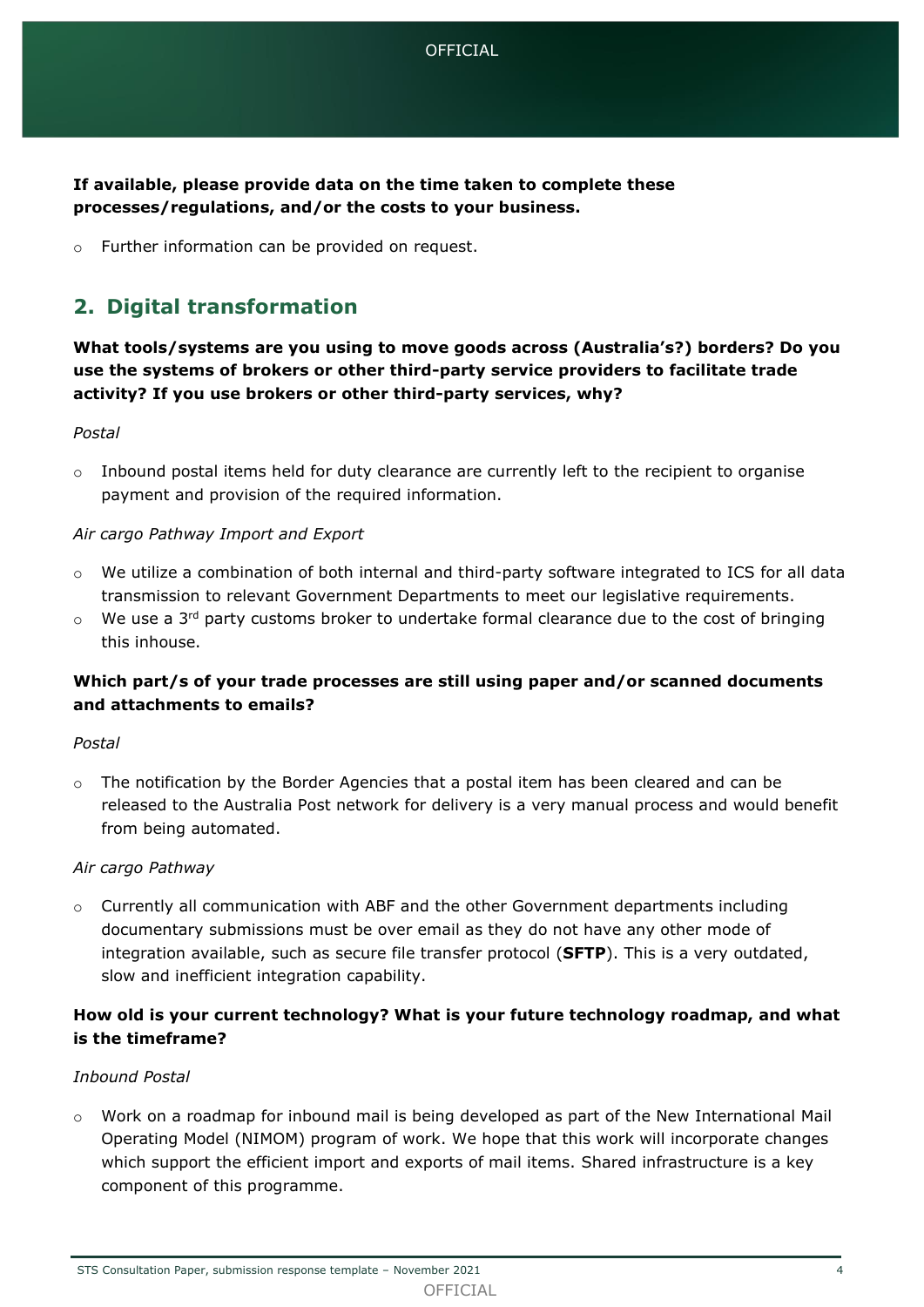#### *Air-cargo Pathway*

 $\circ$  Modern technology is used and preferred, where possible to promote security, audit and a paperless working environment.

# **What technology changes have you incorporated or seen as a result of the COVID-19 pandemic that you would like to continue?**

#### o Nil

# **What changes would you like to see to government systems and what impact could this have on your business?**

#### *Inbound Postal*

 $\circ$  We would appreciate greater information and data shared where possible, for example, on inspected mail items the rate of interceptions vs. examination, as well as, where possible, examples of seizures and arrests and the resulting benefit to the community. This would allow us to share with our team members and help foster collaboration between the three agencies operating in the postal gateways.

#### *Air-cargo Pathway*

 $\circ$  Upgrading ICS from an operational environment perspective, whilst ensuring secure electronic capability for both documentary and physical processes is required to streamline activities, promote security, audit and to promote a paperless working environment.

# **What aspects of a 'tell us once' digital service would have the biggest impact on your business and why?**

o See above

# **3. Data**

#### **How can the government make information requirements clearer or less duplicative?**

 $\circ$  By having simplified accessible interactive information and support available to the industry.

# **How could government better support use of common trade-related data standards within the trade sector?**

 $\circ$  With closer collaboration with specific industry groups to understand global constraints and businesses to adapt to changing market dynamics.

**Do you have examples of where your business has experienced increased administrative complexity, cost or delays because government systems do not 'talk' to or share data with each other?**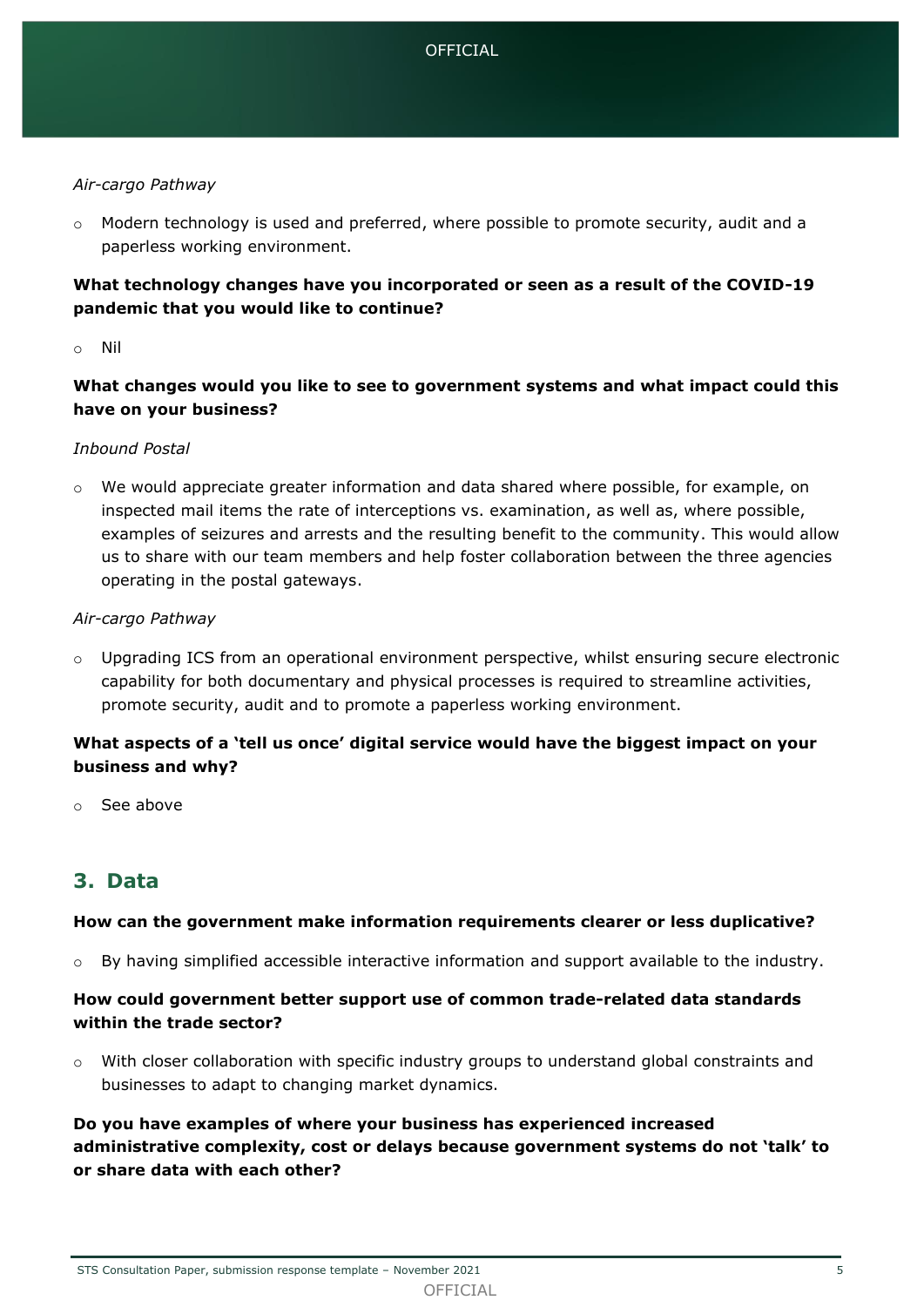#### *Inbound Postal*

o We currently provide item-level data Electronic Advance Data (**EAD**) to ABF for the assessment of risk on inbound mail items. As it took many years to have that data made available to DAWE, this subsequently caused delays in DAWE being able to increase their risk assessment of inbound mail. We would support a more seamless system interchange in relation to such matters going forward.

#### *Air-cargo Pathway*

 $\circ$  In the everyday operating environment Government departments or teams have multilayers of direction, advice and communication points with Australia Post. This is both operationally and administratively costly and cumbersome. We would support a more streamlined approach to communication going forward.

# **What opportunities are there for any of your data holdings to be used in other ways to improve cross-border trade?**

#### *Inbound Postal*

o Opportunities are being explored as part of the New International Mail Operating Model (**NIMOM**) program of work.

#### *Aircargo Pathway*

o To assist in streamlining border activities supply chain and visibility with the relevant teams.

# **4. Federal, state and territory governments**

# **What is currently working well in interactions across government jurisdictions that could be expanded or replicated?**

o The Department of Agriculture, Water and the Environment Cargo Consultative Committee (**DCCC**), ABF forums and Tripartite forums/working groups.

# **Which information required by federal, state or territory government is difficult or costly to obtain?**

General advice on legislative requirements and changes as they relate to our business ie: Any new Customs procedures.

It would be helpful to have further information any new international trade agreements, changes to trade policies, including trade restrictions on imported items well ahead of the implementation date of any changes. This will allow Australia Post to be ready to implement the changes and ensure its compliance with new legislation.

# **Which processes or information requests are duplicated by federal, state or territory authorities and how does this impact your business?**